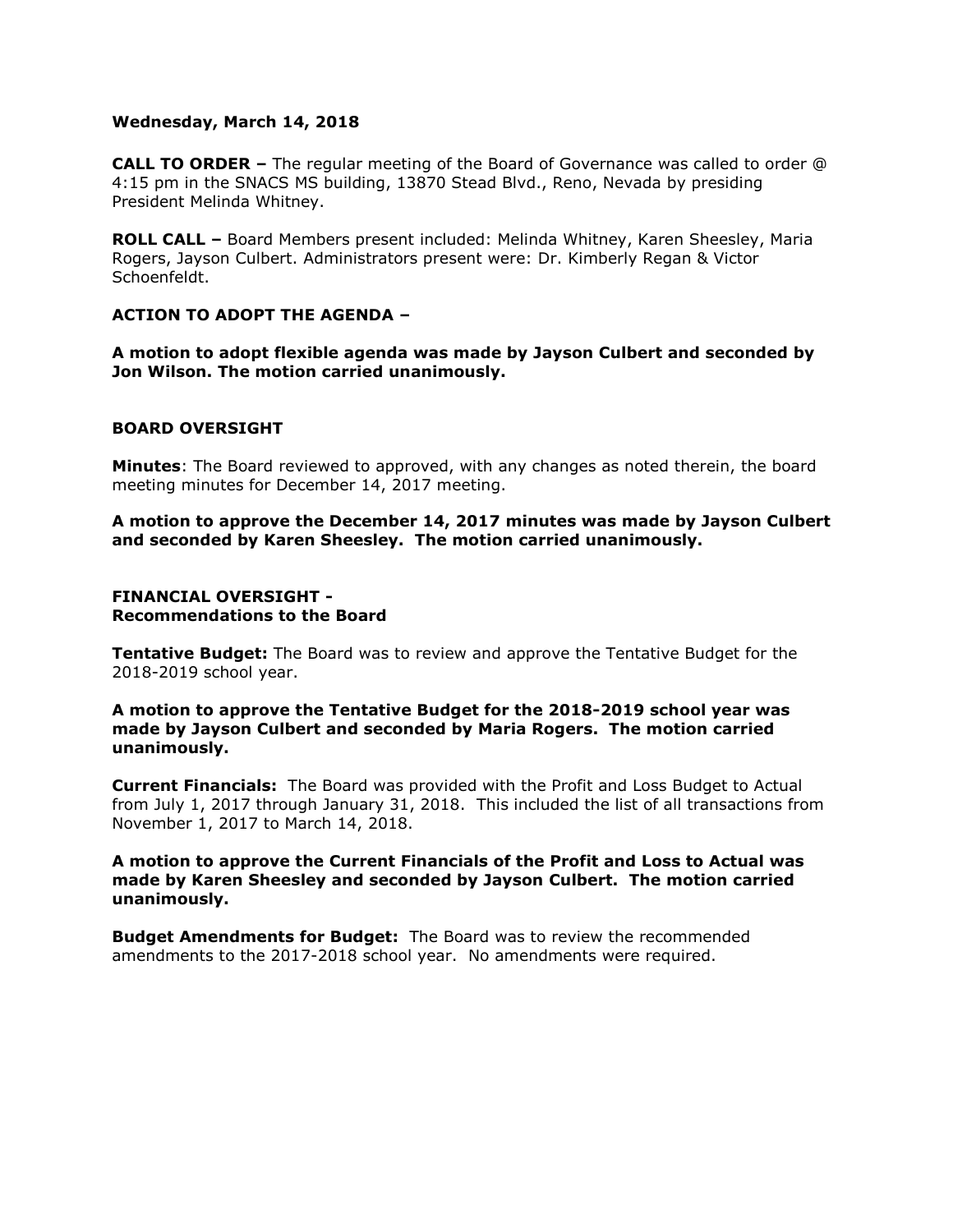## **BOARD OVERSIGHT-**

**Personnel: Custodial:** The Board was review and approve an increase of salary for custodial services for Mr. Cconas due to an increase in students and responsibilities.

## **A motion to approve a salary increase for Mr. Cconas was made by Maria Rogers and seconded by Jayson Culbert. The motion carried unanimously.**

**Certified Teacher Contracts:** The Board was to offer contracts for regular certified positions and review 1 year only positions pending enrollment and budget projections.

## **A motion to approve certified teacher contracts was made by Jayson Culbert and seconded by Maria Rogers. The motion carried unanimously.**

## **CONTRACT OVERSIGHT-**

#### **Marketing-**

**Sinclair Group:** The Board was to review and approve the contract with the Sinclair Group for comprehensive media, print, and digital marketing for SNACS.

## **A motion to approve the contract with the Sinclair Group was made by Jayson Culbert and seconded by Karen Sheesley. The motion carried unanimously.**

**Reno News & Review:** The Board was to review and approve a purchase services agreement with the Reno News & Review to provide comprehensive digital and print inserts featuring SNACS.

## **A motion to approve a purchase services agreement with the Reno News & Review was made by Jayson Culbert and seconded by Maria Rogers. The motion carried unanimously.**

#### **Facilities-**

**Fox Building:** The Board was to review and approve facility options for the 2018-2019 school year including projected enrollment, lease and facility agreements, constructions timelines, the loan, moving, and long-term options.

## **A motion to table the Fox and Stead Facilities Plan was made by Jayson Culbert and seconded by Maria Rogers. The motion carried unanimously.**

**Portable Classroom Updates:** The Board was provided with updates associated to portable classrooms, the City of Reno permits, location, etc. as necessary for the delivery of approved mobile classrooms for the 2017-2018 school year.

## **A motion to table the Fox and Stead Facilities Plan was made by Jayson Culbert and seconded by Maria Rogers. The motion carried unanimously.**

**Portables Lease/Purchase:** The Board was to review and approve the purchase of the new portables instead of leasing due to the same cost and ownership within three years.